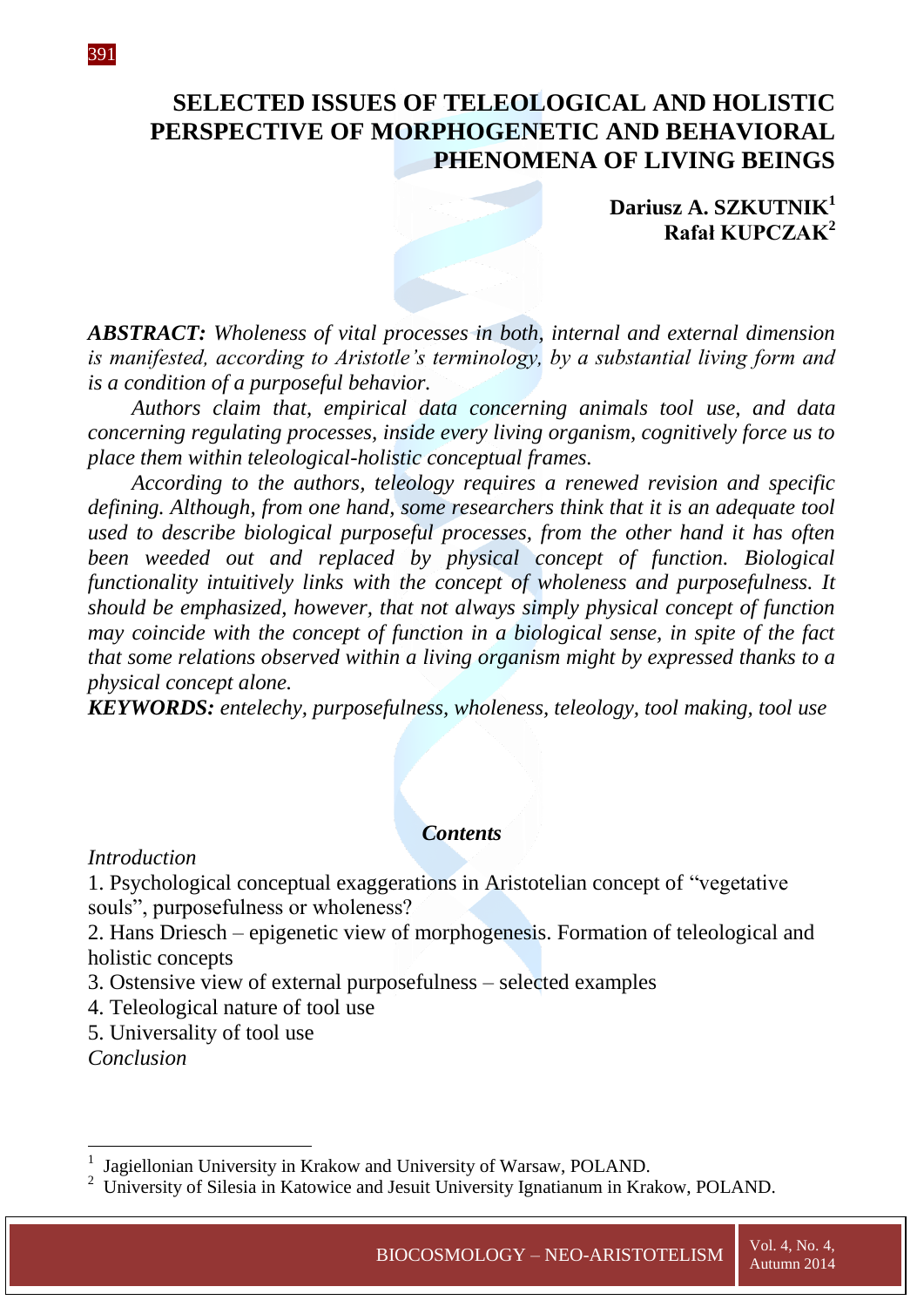#### **Introduction**

The aim of this article is the attempt to analyze selected research materials which highlight the validity of perceiving morphogenetic, regulatory and behavioral processes and phenomena of all living beings as teleological and holistic. The authors emphasize the meaning and development of individual (teleological and holistic) concepts which either adequately constitute the description of teleological processes or are the source of arguments and misunderstandings in the field of science and philosophy. The authors also understand that this paper only makes a foundation for an in-depth and detailed analysis which, in turn, should consider the extended research material in this area.

## **1. Psychologist conceptual exaggerations in Aristotelian idea of "vegetative souls", purposefulness or wholeness?**

The first ever thinker and researcher who systematically addressed the problematic aspect of the creation of organism was Aristotle of Stagira (4th century B.C.). He based his statement concerning biological research on the concept of a vegetative soul, accepted by him in order to systematize, organize and causally explain the data that come from direct life observation. More specifically, Aristotle advocated the existence of the so-called "vegetative soul" – an indivisible and unquantifiable factor that would possess the ability to transform the "elements" (air, water, fire and earth) into a "perfect" figure that would correspond to our form of reproduction. According to Aristotle, all living creatures that have the ability to develop biologically, that is plants, animals and humans would have a vegetative soul. In the case of plants, this soul would be something independent whereas as far as humans and animals are concerned it would only be an unquantifiable and not spatial part of dynamically richer factor which would explain the creation of sensory and intellectual experience's phenomena. Accordingly, Aristotle's vegetative soul was not a driving force for a machinery of the body, but a factor guiding the process of forming this machinery out of this chaotic and relatively homogeneous elements of matter (Lenartowicz 1984, p.164).

While making independent observations of animals' development, Aristotle clearly noticed an e p i g e n e t i c nature of those phenomena: complex organs are created one after another (*De gen. An.,* II, 1, 734 a 25-30). He also noticed a transparent psychologistic analogy between these mentioned processes, that is, their structural similarity to those, which are typical for human actions. By observing the process of organisms' development and by comparing it to an obvious perfection of the adult form, an ancient philosopher noticed that this process is similar to the actions of human, who models the matter into the form of bricks or hewn stones from which the structure of a house is being built.

Reporting this notion of similarity, which is completely shallow and not related to the essence of theoretical statement of Aristotle, significantly influenced the further development of research in this field, because it obscured the actual and peculiar nature of the process of development, that is its w h o l e n e s s, which Aristotle seemed to fully notice: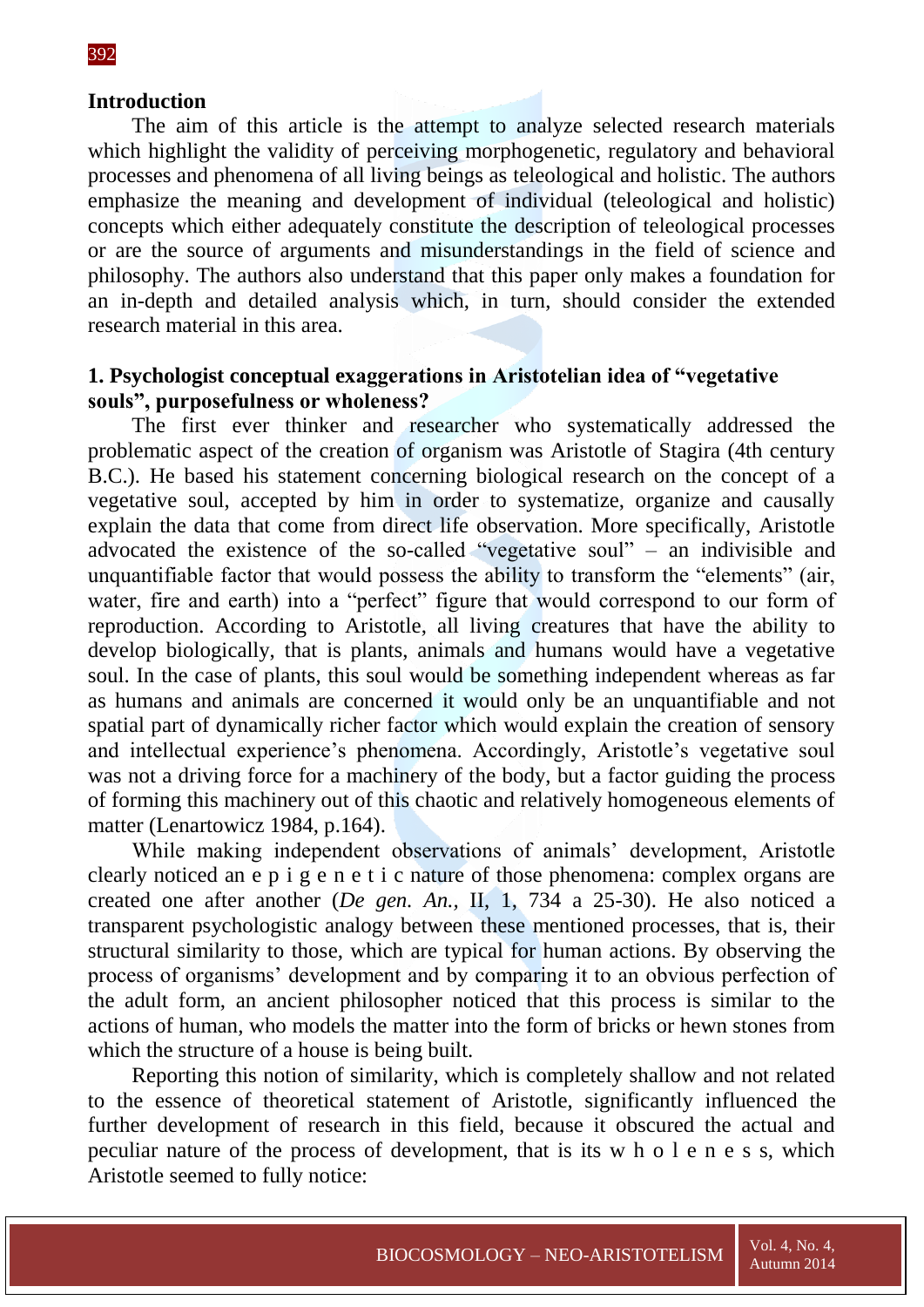

Aristotle was […] aware of the wholeness of the process of development. Influenced, however, by the abovementioned analogy between an organism and a builder, instead of using a term directly placed in empiricism, namely "wholeness", used the term "purposefulness" which unavoidably suggested the aspect of consciousness. As a result the aspect of cognition was associated with the concept of vegetative souls, which Aristotle did not intend at all. This unfortunate terminological lapse lead, through the course of history, to further misunderstandings but, in particular, to understand the reasons for development as vis a forte, that is, as a temperamental action reaching from yet non-existent future to just popping out present (Lenartowicz 1984, p.165).

As Lenartowicz's research has shown, the purposefulness mentioned by Aristotle – consists in wholeness of action similar to the one that is present in the group of various human actions leading to the creation of some functional structure. Thus, it was the development of an organism's wholeness that Aristotle had in mind, not metaphysical psychologism.

The concept of a vegetative soul was then the attempt to explain the wholeness of internally complex, epigenetic process of development, and simultaneously the attempt to explain why are significant damages of material and spatial structure of an organism being created not able to cause the division of this process into parts. Vegetative soul did not have anything in common with consciousness, cognition, even a sensory one, even though its actual action could have been noticed (as a whole) only by human's intellect.

In our further considerations we will show, that similar research attitude in the area of wholeness of organizational processes at the end of the  $19<sup>th</sup>$  and at the beginning of the  $20<sup>th</sup>$  century was characteristic of Hans Driesch. Undoubtedly, the reason for this was Aristotelian concept of a vegetative soul, as well as his concept of biological life in general, which turned out to be a uniquely durable concept in the history of science and philosophy through thousands of years.

Unfortunately, it sometimes occurs that theoretical and scientific ideas also somehow "wear out". During such long-lasting periods of time various simplifications of those ideas take place. Sometimes they are even put to positions which are opposite to those primarily occupied, that is, the ones accepted at baseline of a given theoretical concept. The same situation, in fact, occurred in the case of Aristotle's epigenetic concept:

Unavoidable blurring of the awareness of facts resulted in stiffness and fossilization then based on the experience of abstract explanatory speculations. Finally, the period dominated by one sided and exclusive interest in the last stage of life cycle came out. It led to associating an organism with reproductive form and to ignoring those data, which laid the foundation for Aristotelian concept of a vegetative soul. Organism was recognized as ready machinery made of prefabricated parts and epigenesis and totipotentiality remained the terms known only to those, who were able to oppose the common blindness of the age of enlightenment. In the history of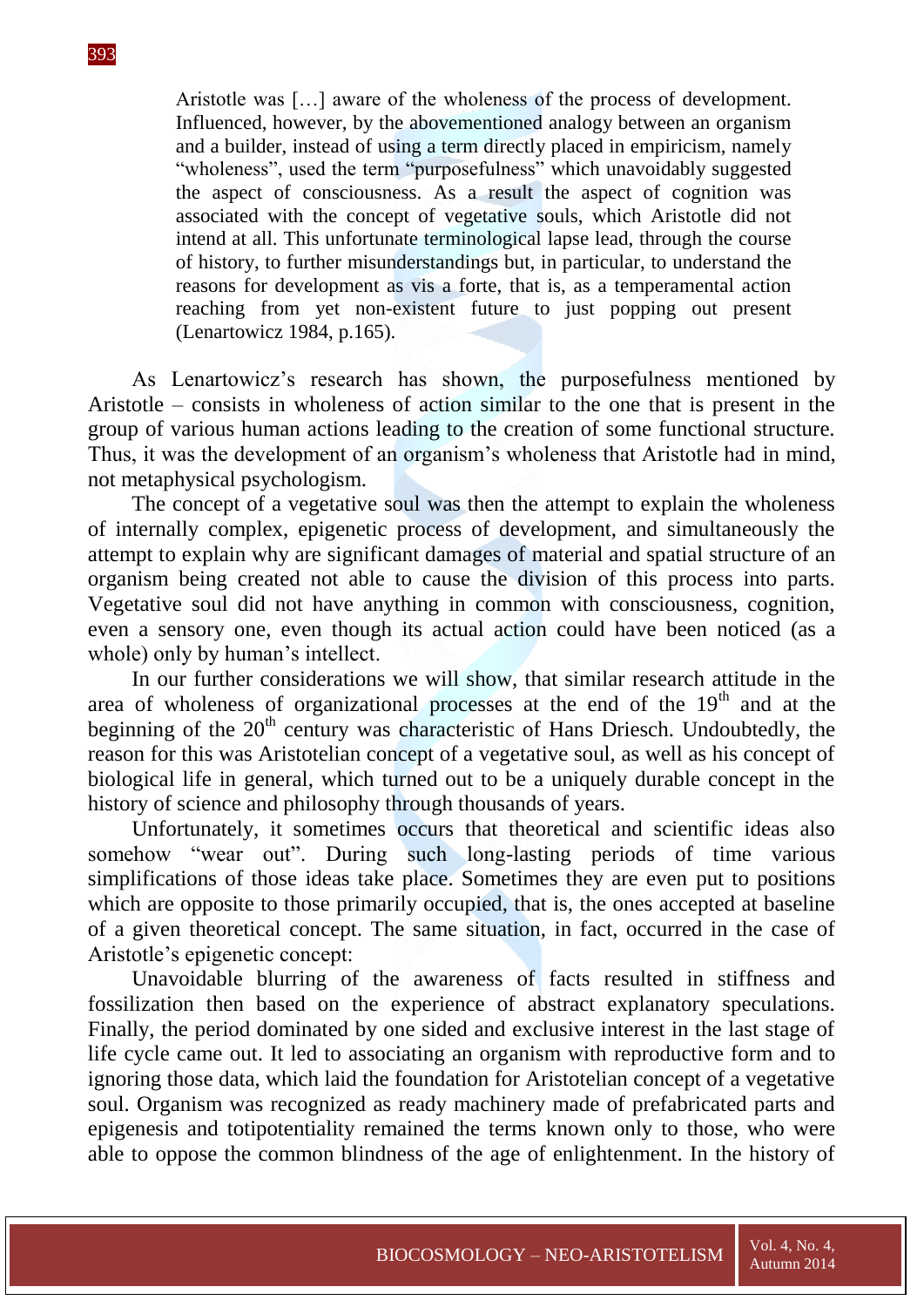<u>.</u>

embryology this period has been called "a period of preformation theory's reign"<sup>3</sup> (Lenartowicz 1984, p. 167–168).

Such dialectics of opposites in the development of theoretical and philosophical knowledge about life is not just a pure invention. It is actually something that became a fact lasting for many ages. This opposition is precisely the foundation for Hans Driesch's neo-vitalistic concept.

## **2. Hans Driesch – epigenetic view of morphogenesis. Formation of telelological and holistic concepts**

Directed and epigenetic holistic specificities inspired Driesch, a philosophizing biologist, to precise a conceptual framework, essential for an adequate description of phenomena observed by him.

About epigenetic processes he wrote:

Morphogenesis, we have learned, is "epigenesis" not only in the descriptive but also in the theoretical sense: manifoldness in space is produced where no manifoldness was (Driesch 1908, p. 144).

This is the reason why do Hans Driesch's methods of scientific research (inspired by vitalism) in the morphogenetic field should be started with charting the beginnings of forming this individual conceptual machine on the basis of previously gathered embryological material and the experiments conducted, focusing mainly on sea urchin<sup>4</sup>. What definitely should be emphasized is his conceptualization occurring in a great number of his embryological details, which in a way conceptually "spot" holistic, directional and organizational aspects of those elementary organic phenomena. What is also very characteristic in this area is clearly observational genesis of the terms helping to describe more adequately the processes of morphogenesis, which emphasized qualitative nature of these terms in relation to non-organic phenomena. It was about perceiving organic processes as running purposely in order to create complex organization of the whole living organism, typical for each species.

Recognition of purposefulness of organic processes and their holistic development, on the basis of gathered biological material, directed the researcher towards searching for "something" that would lead the course of these phenomena.

 $3$  An argument between the supporters of preformation and those of egigenesis broke out in the second half of the  $18<sup>th</sup>$  century. Preformationists claimed that body parts of the adults exist in their lessened forms in very early stages of development. The supporters of epigenesis maintained that body parts, typical of adult creatures are the effects of development and do not appear in its initial stage. Epigenesis, in this sense, is a gradual shaping of homogeneous (tissues) and heterogeneous parts (particular organs). Aristotle was aware of that (De part. An., II, I, 643b, p. 5–8). In 1759 Caspar Friedrich Wolf showed faulsness of a performation theory and replaced it with the epigenesist theory (Mayr 1998, p. 25).

 $4$  We will not describe the experiments of Driesch in this article due to space limit. His experiments were extensively described in the "Biocosmology – Neo-Aristotelism", Vol. 4, Nos. 1&2, Winter/Spring 2014, p. 123–137.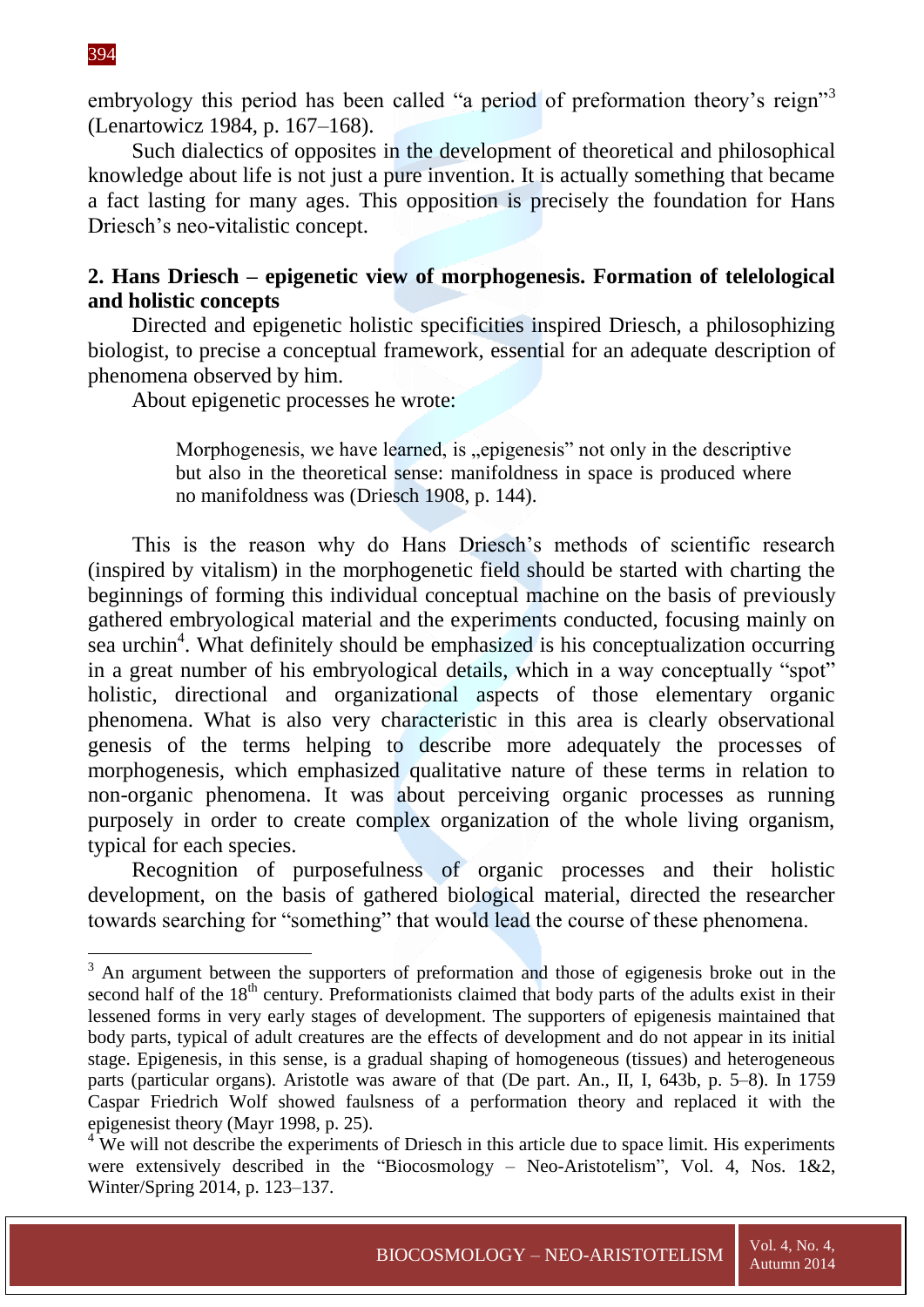

There must be something deeper to be discovered: we only have been on the surface of the phenomena, we now want to get to the very bottom of them. Why then occurs all that folding, and bending, and histogenesis, and all the other processes we have described? There must be something that drives them out, so to say (Driesch 1908, p. 50).

Therefore it should be strongly emphasized that that for Driesch the very description and comparison of the observed organic phenomena seem to be a starting point for a thorough consideration of holistic nature of these organic phenomena examined by him mostly the experimental method.

It was all an important starting point to working out his own philosophical and biological theory, based mostly on morphogenesis, thanks to which he tried to show that he "noticed" the working of a particular vitalist factor, holistic and integrative, natural for organic processes, dubbed by him later, after Aristotle, as entelechy.

> Let us then borrow our terminology from Aristotle, and let that factor in life phenomena which we have shown to be a factor of true autonomy be called *Entelechy*, though without identifying our doctrine with what Aristotle meant by the word entelechy. We shall use this word only as a sign of our admiration for his great genius; his word is to be a mould which we have filled and shall fill with new contents (Driesch 1908, p. 143, 144).

Noticed by Hans Driesch, strongly transparent collision between clearly epigenetic natures of morphogenesis and then widespread mechanistic prejudices made it apparent that then the conceptual machine of physicochemical research was totally inadequate as far as organic morphogenesis and the organic world as a whole is concerned. The content of mechanistic conceptual machine of physicochemical research conducted on the basis of then widespread "development mechanics" was stigmatized by static and machine. It did not correspond to clear dynamic-holistic properties of morphogenetic phenomena; even when they were observed first hand. Honest and neutral description of first-hand-observed morphogenetic phenomena questioned the mechanistic sense of the conceptual machine used in the "development mechanics".

Thus, the next phase of Driesch's research was to show the fundamental insufficiency and ultimate uselessness of mechanistically interpreted conceptual machine of physicochemical morphogenesis in terms of adequately including the holistic, dynamic and teleological character of those naturally organic phenomena when they were included on phenomenological level.

> Therefore there can be neither any sort of machine nor any sort of causality based upon constellation underlying the differentiation of *harmoniousequipotential systems* (Driesch 1908, p. 141).

On the basis of analytically designed experiments concerning organizational and holistic nature that are typical for morphogenetic processes, Driesch tried to outline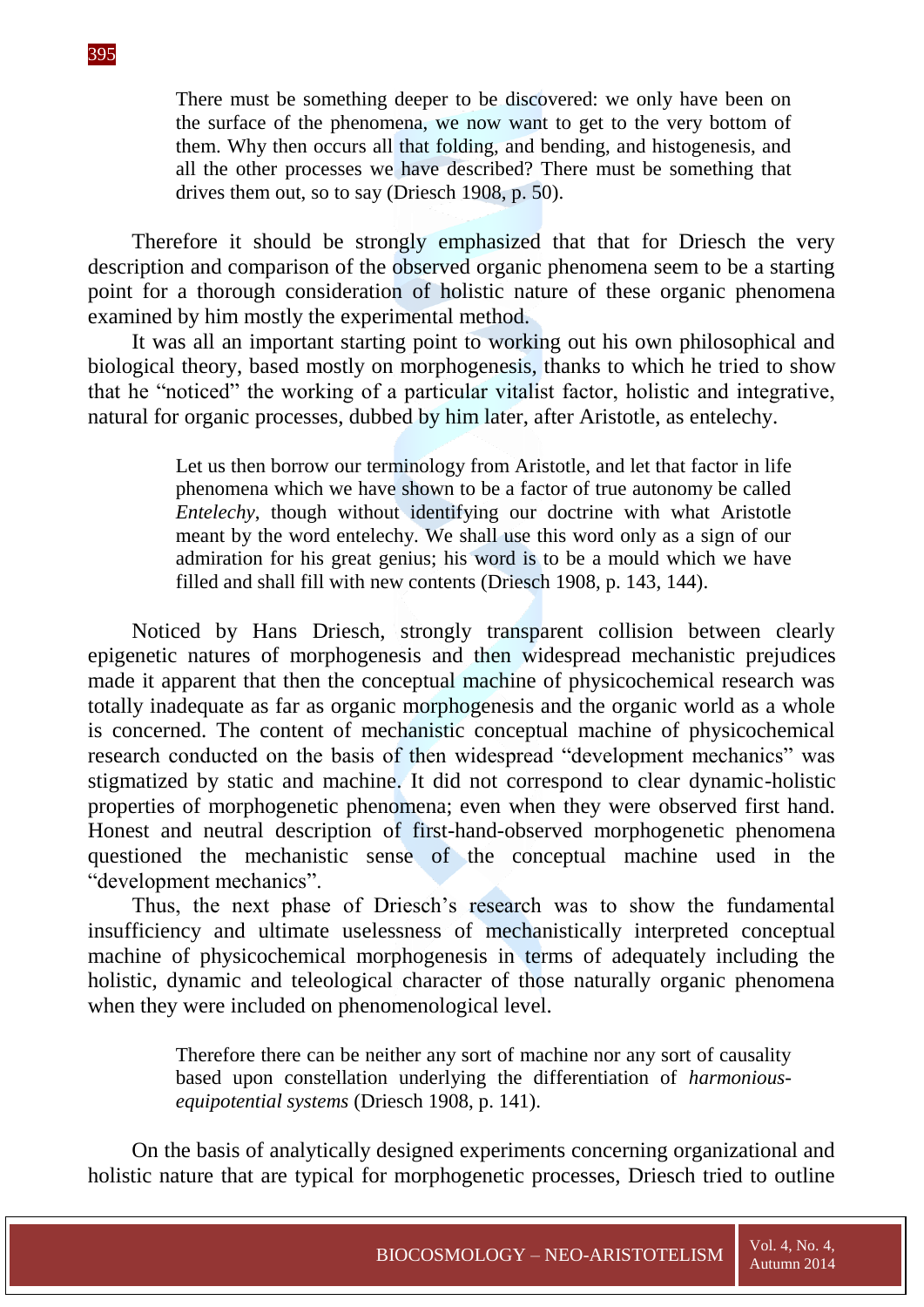1

his theory of organic phenomena's nature as a theory of harmonic-equipotential systems. It was based exclusively on a rather narrow morphogenetic material, but the whole sense of this theory was  $-$  according to Driesch  $-$  general, because it was intended to concern the whole organic phenomena.

Our systems are equipotential to the extent that each of their elements may play every single part in the totality of what will occur in the whole system; it is to this single part that the term "function of the position" relates. We therefore might call our systems equipotential systems with single potencies; or, more shortly, singularequipotential systems (Driesch 1908, p. 120, 121).

Elsewhere, Driesch wrote about peculiarity and uniqueness:

Let us apply the term *equipotential ontogenetic system* to any ontogenetic totality which consists of cells with equal prospective potency, *i.e.* with an equal possible fate; then the blastula is, in short, an *equipotential system* (Driesch 1914, p. 13).

The harmonic-equipotential systems (together with prospective powers), that is, according to Driesch, all animals and plants had a directed ability to develop holistically, despite interfering their complex organization. Such attribute of those systems were demonstrated for instance by Driesch's experiments, which are not described in this article due to limited space.

Vitalistically inspired Diresch's research which concerned mainly teleology and other related processes directed towards an organized and functional whole, lead him to valuable discoveries as far as equipotentiality of particular processes of development, today associated with totipotentiality, is concerned<sup>5</sup>. These discoveries were the base for coining very important terms in the range of embryology, which are still valid. It is enough to mention the terms (above defined as prospective powers) that is:  $p r o s p e c t i v e m e a n i n g and p r o s p e c t i v e p o w e r<sup>6</sup>$ , formulated by Driesch during his biological and philosophical research. It is also worth noticing that both these categories were used, without changing the meaning, by Hans Spemman (Ostrowski 1985, p.82)

Driesch's vitalist approach presenting holistic view of organic nature often was and has been criticized by most of contemporary researchers.

Ernest Nagel criticizes Driesch's vitalist approach with these words:

Historians of philosophy are usually thinking that problems of Driesch' research and analyses are now of no scientific or philosophical interest any more. This may be taken, however, to be not so much an outcome of a

 $<sup>5</sup>$  The problem of totenpotentiality, or, more specifically, the problem of totipotential cells has still</sup> been valid and controversial.

<sup>&</sup>lt;sup>6</sup> In both Driesch's and Spemman's cases prospective meaning of a particular embryo's area is what will be produced out of this area as a result of normal development, without any developmental disorders. Prospective power defines all possible developmental ways of a particular area of an embryo during normal development, pathology or experimental conditions.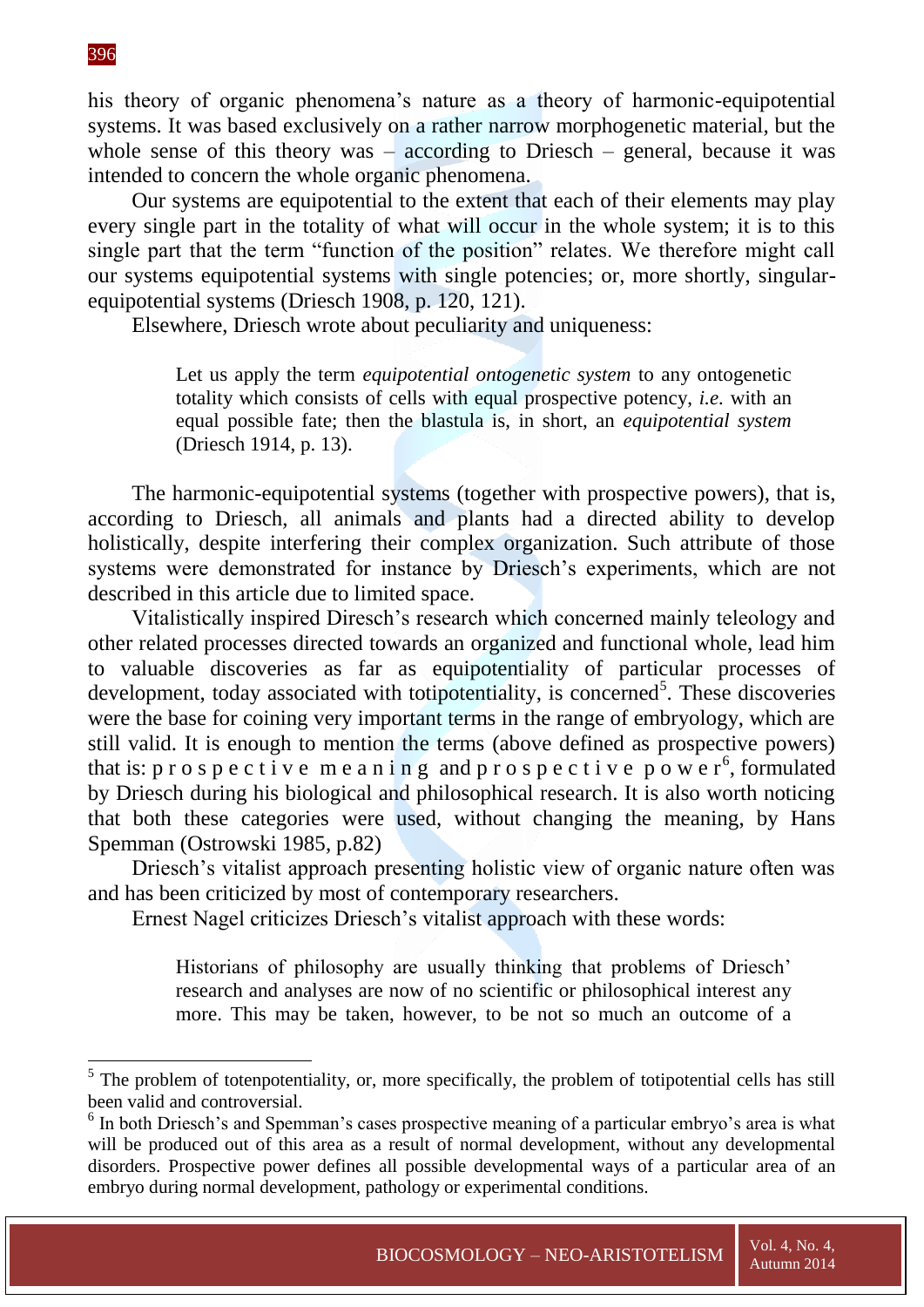thorough methodological and philosophical criticism of his vitalism in all its dimensions, but rather as a consequence of a heuristic sterility of this standpoint in the course of the contemporary biological research, especially in comparison to such a fruitfulness characterizing disparate reductionistic conceptions of the research approach to living phenomena. This is just, for example, how Ernst Nagel argues (Nagel 1970, p. 369).

Speaking in the name of all philosophy historians, mostly its critics, Nagel writes about an unjustified emptiness of Driesch's vitalism. A question that arises here is why contemporary researchers mostly do not appreciate methodological value of Driesch's vitalism. We believe that it might be caused by the fact that those researchers do not distill the proper sense existing in biophilosophy of Driesch. Instead, they focus exclusively on the very entelechy in its clearly metaphysical sense. This issue, however, requires separate, fundamental research.

However, in my opinion, Driesch's methodological vitalism possesses positive value of the inspiring–heuristic character. It has been appearing in the course of scientific research carried out in embryology in general; it was so, beyond any doubt, at least in the course of Driesch's own scientific research. Some important scientific inspirations have been taken from his conceptual developments; also those concerning the specifically vitalistic notion of entelechy as a kind of a life-factor  $- a$ term taken over from philosophical tradition going back to Aristotle. Even tentatively determined concept of entelechy has greatly inspired Driesch's experimental research in the domain of the organic morphogenesis; the very primary intuitive content of this concept inspired Driesch, in his own scientific research, as concerns his concrete morphogenetic concept-construction, in planning and carrying out his morphogenetic experiments and observations, as well as in his theoretical generalizations aimed at showing off the qualitative specificity of living phenomena. Even a quick look at some of Driesch's scientific research and achievements illustrates beyond any doubt the cognitive fruitfulness of his vitalism.

In the second part of this article we will refer to behavioural purposefulness (and wholeness), which includes animal tool use, and also human behaviour. Such research perspective will allow us to show another important aspect of directivity, and as a result, wholeness of behaviour. Purposefulness of such type we will define as external purposefulness.

## **3. Ostensive view of external purposefulness. Selected examples**

The most obvious and important characteristic of a tool use is the fact that they are undertaken with the intention to achieve a define result. Using teleological language, they are *par excellence* purposeful. "Purposefulness" of theirs has been noticed since the oldest of times. According to Aristotle, it consisted in wholeness of use, similar to the one, which characterizes a group of human activities leading to the creation of some functional structure. As Maryniarczyk notices:

> For Aristotle and the whole tradition of realistic philosophy it was obvious that it is impossible to explain the World movement, entities' operations,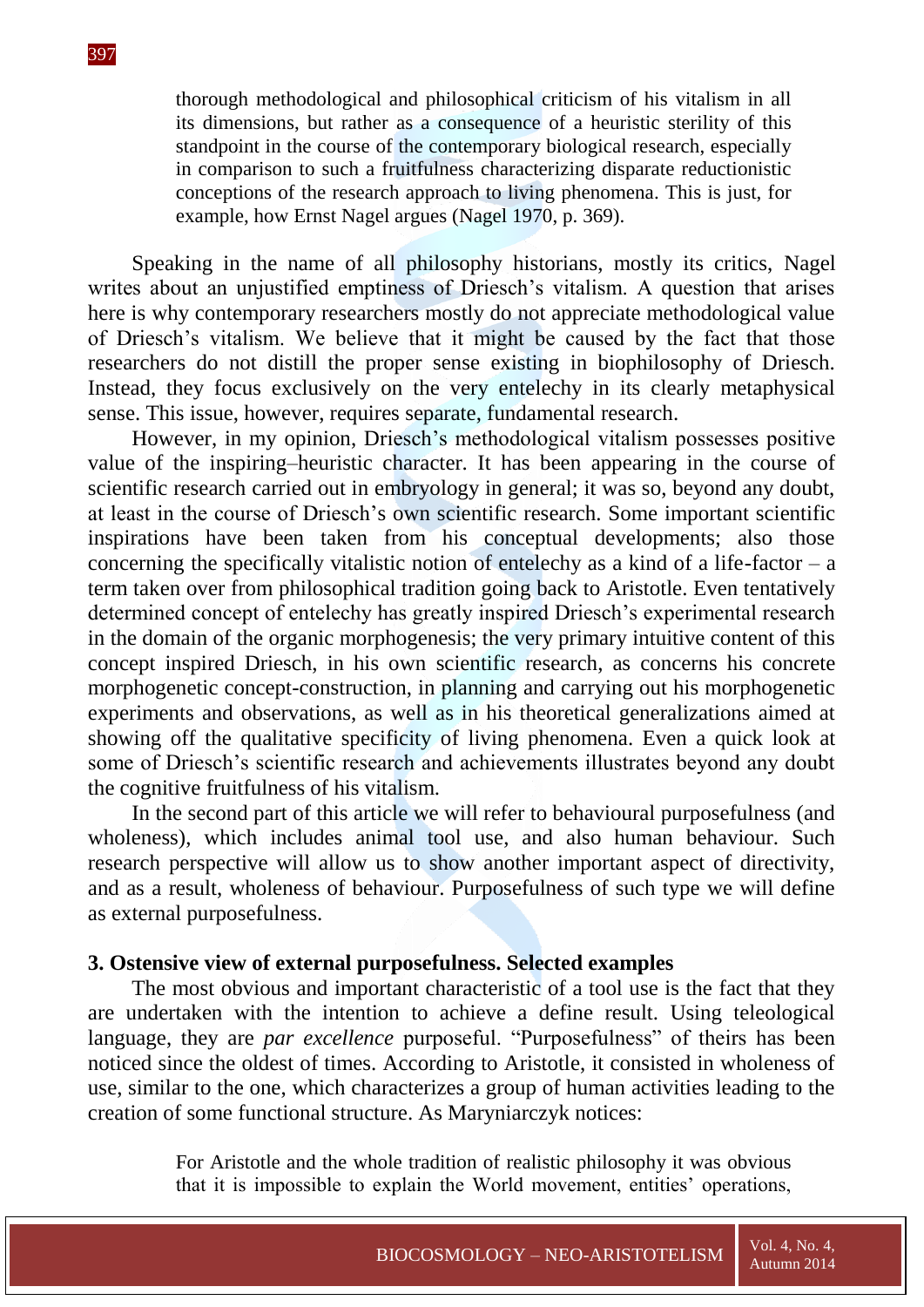

and organisms' development without referring to the purpose. Heteronomic parts of organisms are understandable only if they are related to their purpose. By omitting the philosophical and scientific explanation of a purposeful cause one condemns himself to the absurd. No wonder, then, that the purpose has always been defined as the cause of all causes. Only after discovering the purposeful cause and by relating to it we can understand all other causes (material, formal and efficient). Next important, if not the most important discovery, as a result of discovering the purposeful cause is realizing that purpose requires the existence of rational cause, which gives this purpose to things or makes some activity a purposeful one […] (Maryniarczyk 2008, p. 8).

Animal and human tool use is such activities in which purposefulness is undoubtedly noticeable. Purposefulness and wholeness of an activity is something "common" in biology and also a crucial condition and the essential feature of life. Tool use is always subordinated to the realization of some tendency and to achieving certain purpose. It should be remembered that tool use, which are integral parts of the defined behaviour, that is, a pursuit to achieving the exact purpose cannot be associated with this behaviour. It is behaviour that is the element of biological activity, which *hic et nunc* determines the way of using the tool. In other words, tool use is within behaviour, but is subordinated to the particular behaviour.

There is a cognitive error, namely "separating" the natural whole of animal behaviour into small pieces. As a result of this cognitive operation it has often been said only about making and using tools, without mentioning the ecological context of behaviour. There have also been many attempts to evaluate animals' cognitive abilities on the basis of the complexity of the very tool behaviour, omitting other animals' activities. Some elements of behaviour have been treated as separate reactions not connected with each other. Holt writes:

Often too materialistically-oriented biologist is afraid of encountering some deuce, "a soul", and as a result rushes into breaking down each case of behaviour into constituent reactions, without trying to observe it as a whole (Holt 1915, p.78)

Elsewhere in Holt's works we can read:

Phenomena, which come from an integrated organism are not just a nerve stimuli, a muscle cramp or just a game of reactions elicited by stimuli. All of them are present and have a fundamental significance for phenomena described here, but now they are only components because they have been integrated. This integration of reflex arcs –including everything that adds up to them in a systematic, mutual dependence – has created something, which is not only an automatic action. Biological sciences have long been named this new and more advanced something and called it "a behaviour" (Holt 1915, p.155).

If we take a closer look in a purposeful action of humans and animals we will notice, that there are several aspects included here, such as: wholeness,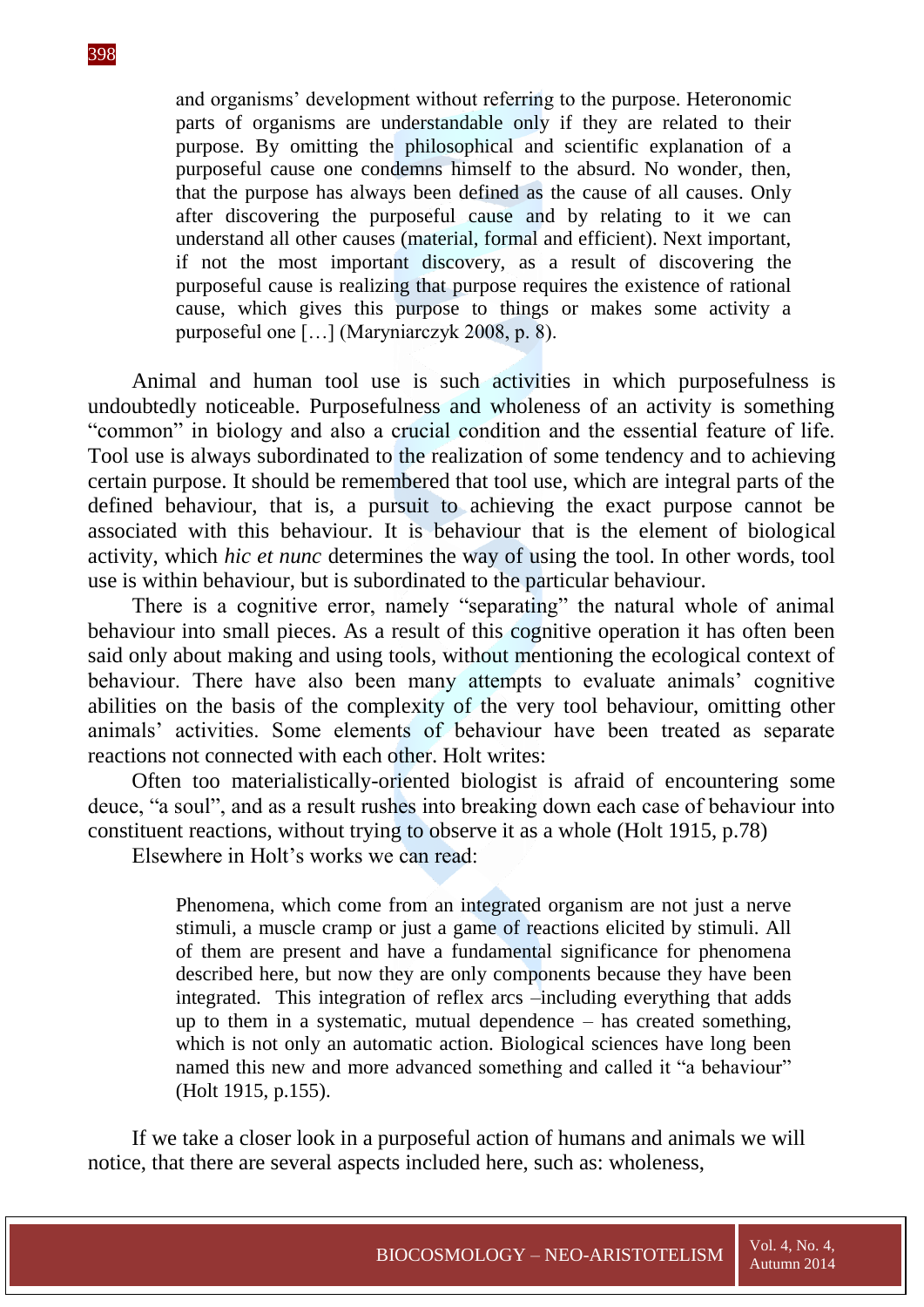homogeneousness, orderliness, succession, etc. That is the aspects in which cognitive element is crucial.

Behaviour as a behaviour […] is purposeful and cognitive. These cognitive purposes and processes are direct descriptive features of its. Undoubtedly, it is specifically and totally dependent on various physical and chemical processes, which are its basis, but at the beginning, when trying to do the first identification, purpose and cognitive processes are characteristic of behaviour […] such purposes and cognitive processes are equally obvious in rat and human behaviour. Nevertheless, it should be emphasized at the end that purposes and cognitive processes, which are so directly and immanently rooted in behaviour, are completely objective when it comes to its definition (Tolman 1995, p.30)

#### **4. Teleological nature of tool use**

Teleological nature of tool use is *non est dubium* (beyond doubt). It is obvious in both animal and human tool use. Significantly, in case of tool use, there should be considered behavior involving the usage of biological tools, and modifying and using external materials.

Most generally speaking, tools are material structures manufactured by living beings in order to produce objects and phenomena necessary to perform a number of tendencies of these living beings. We can differentiate between the following:

1. Biological tools – organs, organelles, molecular machines or structures developed in the process of embryogenesis (individual developmental dynamics), such as hands, a heart, eyesight, ribosomes, digestive enzymes etc.

2. 'Artificial' ('technical') tools – structures formed outside the process of embryogenesis, but *thanks to* embryogenesis, such as a hammer, a plough, a crane, a fuel engine, a microscope etc.

The purpose of tool making is to produce objects and phenomena which are crucial for implementing various tendencies of living creatures – for example, the creation of massive beaks among parrots (in the process of embryogenesis), strong enough to cut, squash or crush tough objects, thanks to which the bird is able to cut through hard fruit pedicels, etc. Yet another example is provided by humans, who (this time outside the process of embryogenesis) manufacture pincers, strong enough to cut, squash or crush tough objects, thanks to which a person may cut through thick wires, crush wire ends, remove nails etc.

As Lenartowicz (2010) notices, trying to define prehistoric stone tools, a tool is an item, purposely shaped in a way which would make it easier for its creator to process materials (e.g. skin removal, tendon cut, drilling a hole in a shell or sabers of hunted predators, planing wood). Stone tools – similarly to teeth – are exceptionally robust to a destructive influence of surrounding and that is why they are a valuable trace of hominids' behavior that used to live millions of years ago.

Tools, just like teeth, "are designed to do something" but are not purposes themselves. The problem of purposefulness in their creation differs from the problem of purposefulness in their using. Tool use is something superior to its production. So, purposefulness of use contains purposefulness of production within itself. Both these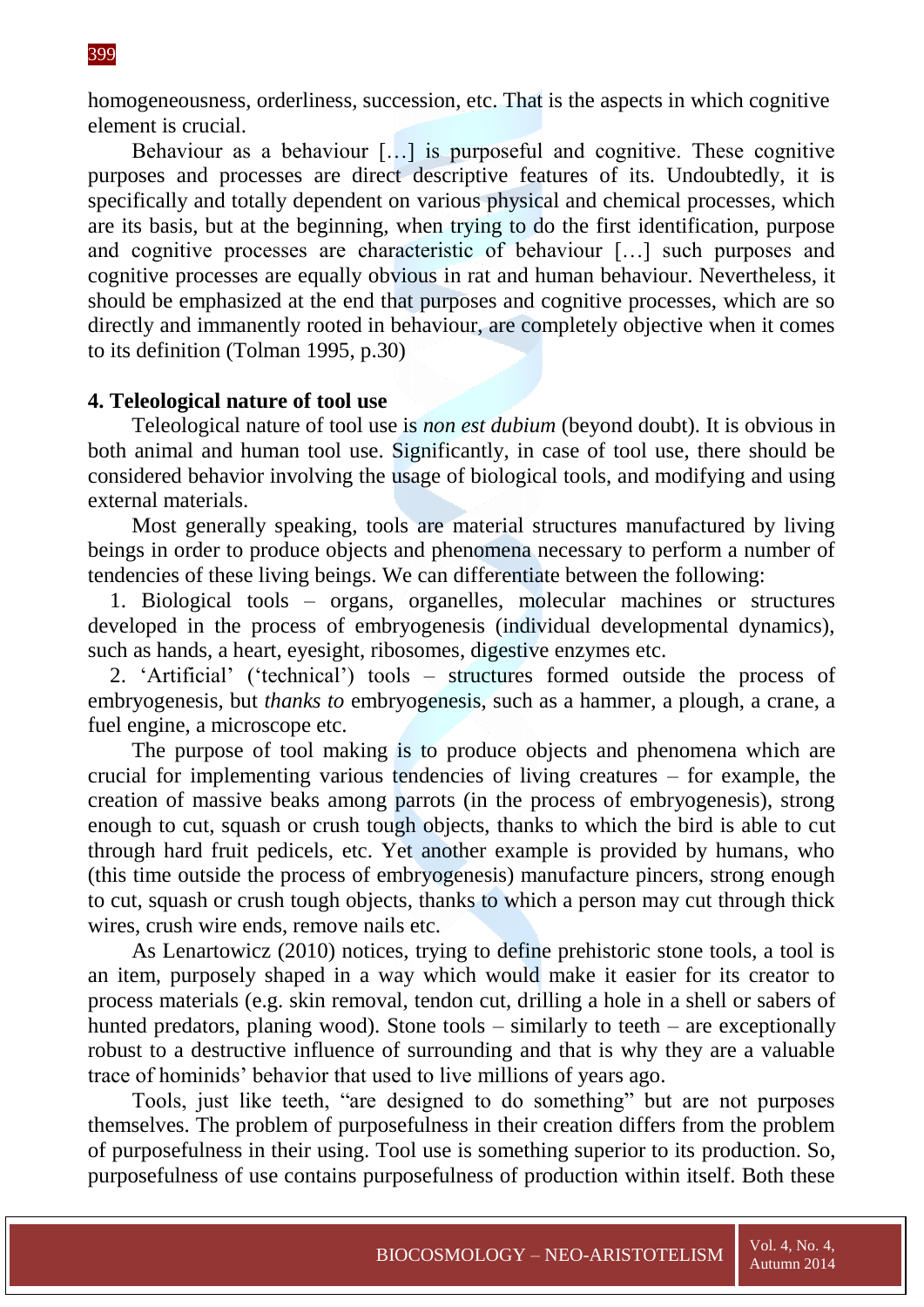forms make indivisible series of selective actions, which may be called a tool use (Lenartowicz 2010, p.248).

## **5. Universality of tool use**

In the world of nature we may observe a broad spectrum of tool use. Proper view of tool use must present animal behavior including both direct use of biological tools and making use of biological tools to use and modify certain items.

For example, the dynamics of building a spider web by a spider (*Araneus diadematus*) clearly shows the orientation, correlation and integrity of actions, which are elements of spider's manipulative behavior. Constructive actions of a spider could not be realized without proper biological structures and behavior. By using these biological tools, creates a material structure (internal to him). A spider acts in directed and structured way. Freedom of manipulation is strictly connected with orientation in numerous physical features and the surrounding's properties. Material used for making a spider web is produced in spider's body and then used in web's production (Witt 1963, Heiling & Herberstein 1999, 2000; Zschokke 1993, 1997, 1999, 2002; Zschokke & Vollrath 1995, 2000, Zschokke & Coslovsky 2009, Hansell 2007, Dawkins 1998).

An archerfish (*Toxotes jaculatrix*) uses water spray aimed towards its victims and shot up from its mouth in order to catch them. Thanks to its perfectly adapted organ (mouth) it is able to shape a water trickle in the way that may shoot down a victim that exists in a different environment. Behavior that concerns locating the victim, making a direct hit and – what completes the whole process – catching a shotup victim requires orientation and numerous correlated actions from archerfish. A fish puts itself in such a position to make a "gunpoint" created by a tongue a sulcus on its palate aimed towards an insect. Wanting to hit a victim with this trickle, a fish has to take refraction occurring on the border between the two environments into consideration (Schuster 2007, Ben-Simon *et al.* 2009). What is very transparent n archerfish's tool use is acting with the use of biological organ (mouth) thanks to which a water trickle is formed.

Chimpanzees (*Pan troglodytes*) habitually use various natural elements of surrounding, they also modify the material – they have regional and local distinction in a way they form those tools (Whiten *et al.* 1999). Chimpanzees often modify leaves, grass straws, stalks, barks, branches, sticks and stones. Next, they use such modified or non-modified objects for various purposes, like probing, inserting, hitting, throwing or breaking. These actions are taken in order to, for instance, to extract various species of social insects, which could not be reached with fingers and teeth, or, what takes places during cracking nuts, to get into an edible core of a nut. Getting these food supplies, might have been impossible without having the ability of shaping objects (Scothern 2006, Morbeck, 1994).

The example of an advanced animal tool use, which currently electrified scientific environment and put the uniqueness of monkeys' tool use were observations of living in the wild New Caledonian crows (*Corvus moneduloides*). Hunt (1996) has said that, in contrast to already known birds' tool use which makes a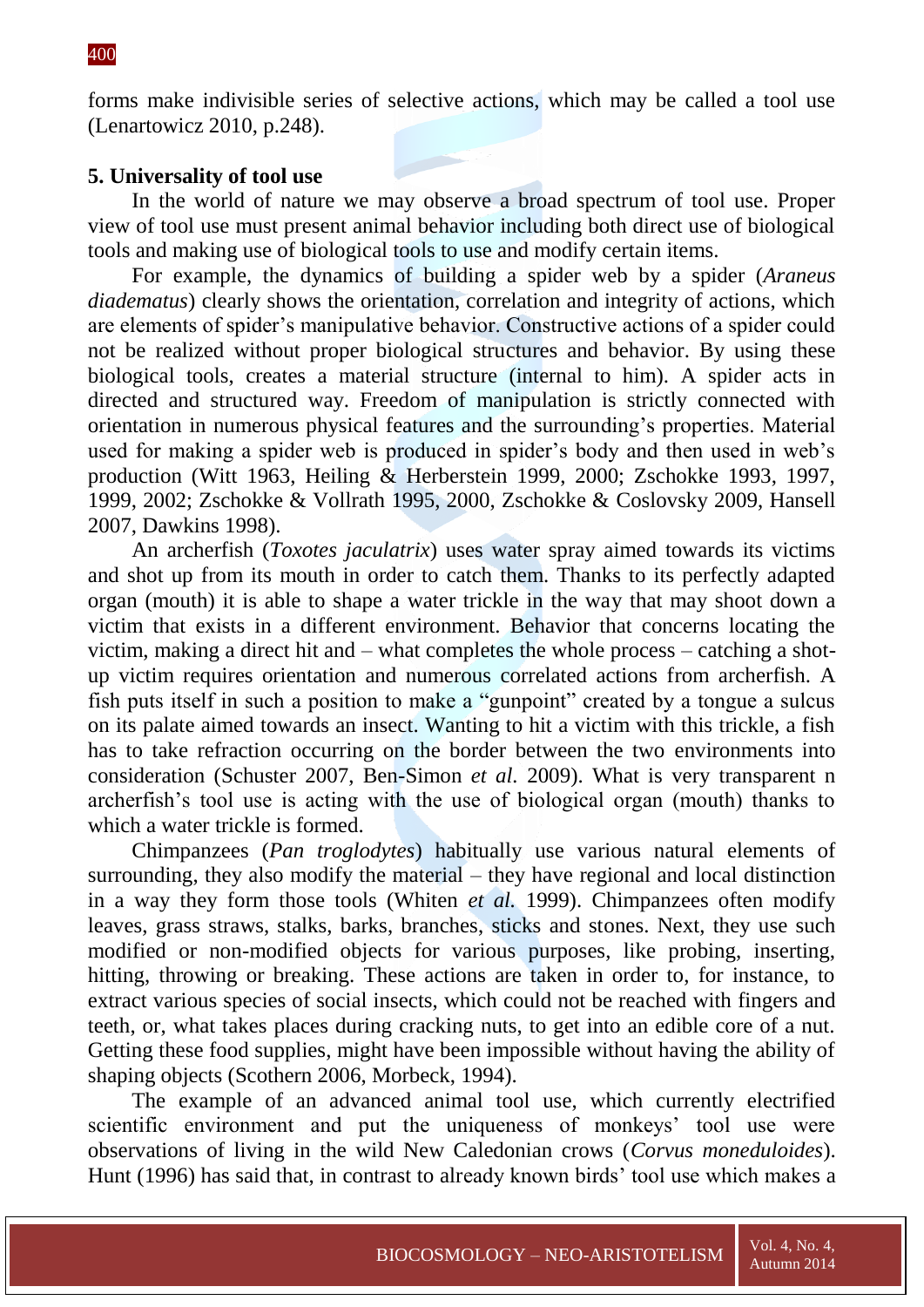small material modification, New Caledonian crows produce and use two different types of hooked objects to get food: hooked branches and scalariformed, prickly leaves of pandanus.

During further research it has been observed that crows various items, which can be classified as one of the three main categories: straight sticks or stalks, hooked objects made of branches or ramblers and objects shaped from pandanus leaves (Hunt 1996, Hunt 2000a, Hunt 2000b, Hunt, Corballis, Gray 2001, Hunt, Gray 2002, Hunt, Gray 2003, Hunt, Gray 2004a, Hunt, Gray, 2004b (Suppl.), Rutledge, Hunt 2004, Hunt, Corballis, Gray 2006).

## **Conclusion**

<u>.</u>

This article draws attention to how important holistic view of particular processes, both morphogenetic and behavioral in living natural reality is. Wholeness of vital processes was shown in two dimensions which are sometimes falsely separated from each other, or even put in opposition against each other. It is important for those two spheres – conceptually divided here in order to show rules that connect them – to be treated as an integral whole. In this matter big credit should go to Aristotle, who was undoubtedly an inspiration for many researchers as far as this important problem is concerned, not only in of biology but also, and mainly, in the field of philosophy.

Vitalist-inspired Driesch's research, indirectly taken from Aristotle's (a great  $vitalist^7$ ) research and a consideration of a whole and directness of organic processes, lead him to formulating basic biological and philosophical concepts (which are related to holistic and purposeful processes) which has still been valid in today's development's biology.

The same points we may relate to biological tools produced during the process of embryogenesis and then used, or items produced outside embryogenesis, but thanks to biological tools.

These issues are the elements of a particular whole, that is, a behavior of a given creature. Wholeness of vital processes in both, internal and external dimension is manifested, according to Aristotle's terminology, by a substantial living form and is a condition of a purposeful behavior.

It should be added that the authors omitted the intensive conceptual argument which has been about the attempts to explicitly define producing and using tool by animals (Beck 1980, Shumaker et al. 2011). Some arbitrary decisions, which do not include biological tools in animal's behavior, lead to false conclusion as far as the view of living creatures' activities is concerned.

According to the authors, teleology requires a renewed revision and specific defining. Although, from one hand, some researchers think that it is an adequate tool

<sup>&</sup>lt;sup>7</sup> Editor's note. Due to the BCA disposition, Aristotle is rather a great Organicist (but not the vitalist) – the great scholar who had created the supersystem of rational (scholarly) knowledge, essentially of scientific Organicism (and that his Organicist, aetiologically Four-causal knowledge have been laid into the basis and formed the framework and matrix of the entire modern scientific edifice; indeed, Aristotle is recognized worldwide as "the Father of Science").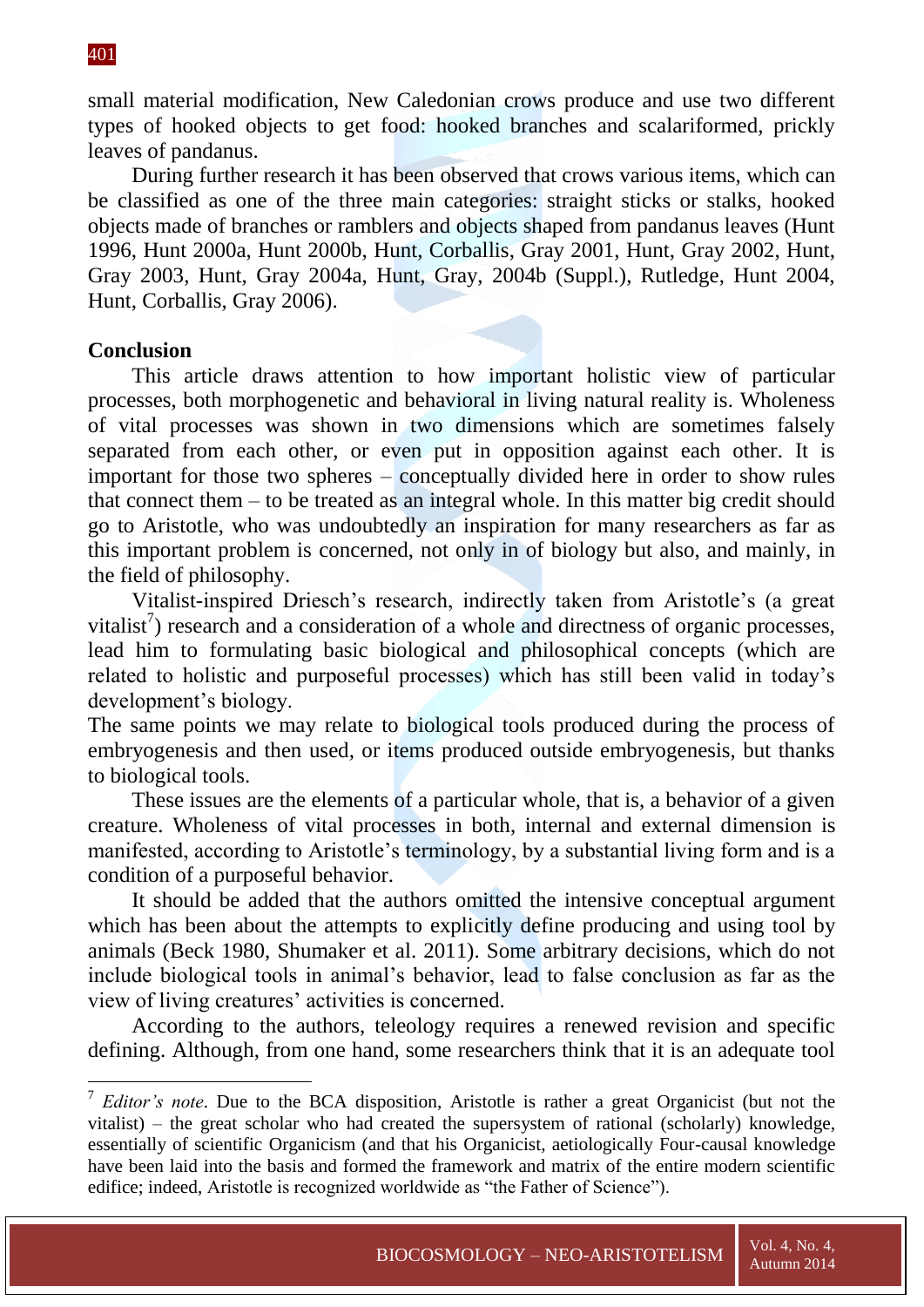used to describe biological purposeful processes, from the other hand it has often been weeded out and replaced by physical concept of function (Nagel 1970, p. 346- 369). Biological functionality intuitively links with the concept of wholeness and purposefulness (Lenartowicz 1984, p.210). It should be emphasizes, however, that not always simply physical concept of function may coincide with the concept of function in a biological sense in spite of the fact that some relations observed within a living organism might by expressed thanks to physical concept alone.

As it was stated, empirical data concerning animals' tool use cognitively force us to place them within teleological-holistic conceptual frames. It seems that because of the atomization of research and high level of specialization of nearly all disciplines of science, the ability to put some phenomena in the light of teleological and holistic concepts has been lost. Its restitution would probably bring a better understanding of vital processes (morphogenetic and behavioral) artificially separated from an organic whole.

## **References**

- Aristotle. *De Genertione Animalium.* Translated by W.D. Ross. Retrieved 15.05.2014, URL: https://archive.org/details/worksofaristotle512aris
- Beck B. (1980) *Animal tool behavior: The use and manufacture of tools by animals*. Garland STPM Press, New York.

Ben-Simon A., Ben-Shahar O., Segev R. (2009) Measuring and tracking eye movements of a behaving archer fish by real-time stereo vision. *Journal of Neuroscience Methods*, 184: 235–243.

- Dawkins R. (1998) *Wspinaczka na szczyty nieprawdopodobieństwa*. Wyd. Prószyński i S-ka, Warszawa.
- Driesch H. (1894) *Analytische Theorie der organischen Entwicklung*, Leipzig.
- Driesch H. (1914) *The Problem of Individuality*, London.
- Driesch H. (1908) *The Science and Philosophy of the Organism*, London.
- Hall T. S. (1970) A *Source book in animal biology*. Harvard Univ. Press, Cambridge **Mass**
- Hansell M. (2007) *Built by animals. The natural history of animal architecture*. Oxford University Press, New York.
- Heiling A. M., Herberstein M. E. (1999) Asymmetry in spider orb-webs: a result of experience? *Anim. Cogn*., 2: 171–177.
- Heiling A. M., Herberstein M. E. (2000) Interpretations of orb-web variability: A review of past and current ideas. *Ekologia-Bratislava*, 19: 97–106.
- Holt E. B. (1915) *The Freudian Wish.* Henry Holt and Company, New York.
- Hunt G. R. (2000a) Tool Use by the New Caledonian Crow Corvus moneduloides to obtain Cerambycidae from dead wood, "*EMU*", 100, pp. 109–114.
- Hunt G. R. (2000b) Human-like, population-level specialization in the manufacture of pandanus tools by New Caledonian crows Corvus moneduloides*.* "*Proc. R. Soc. Lond. B*", 267, pp. 403–413.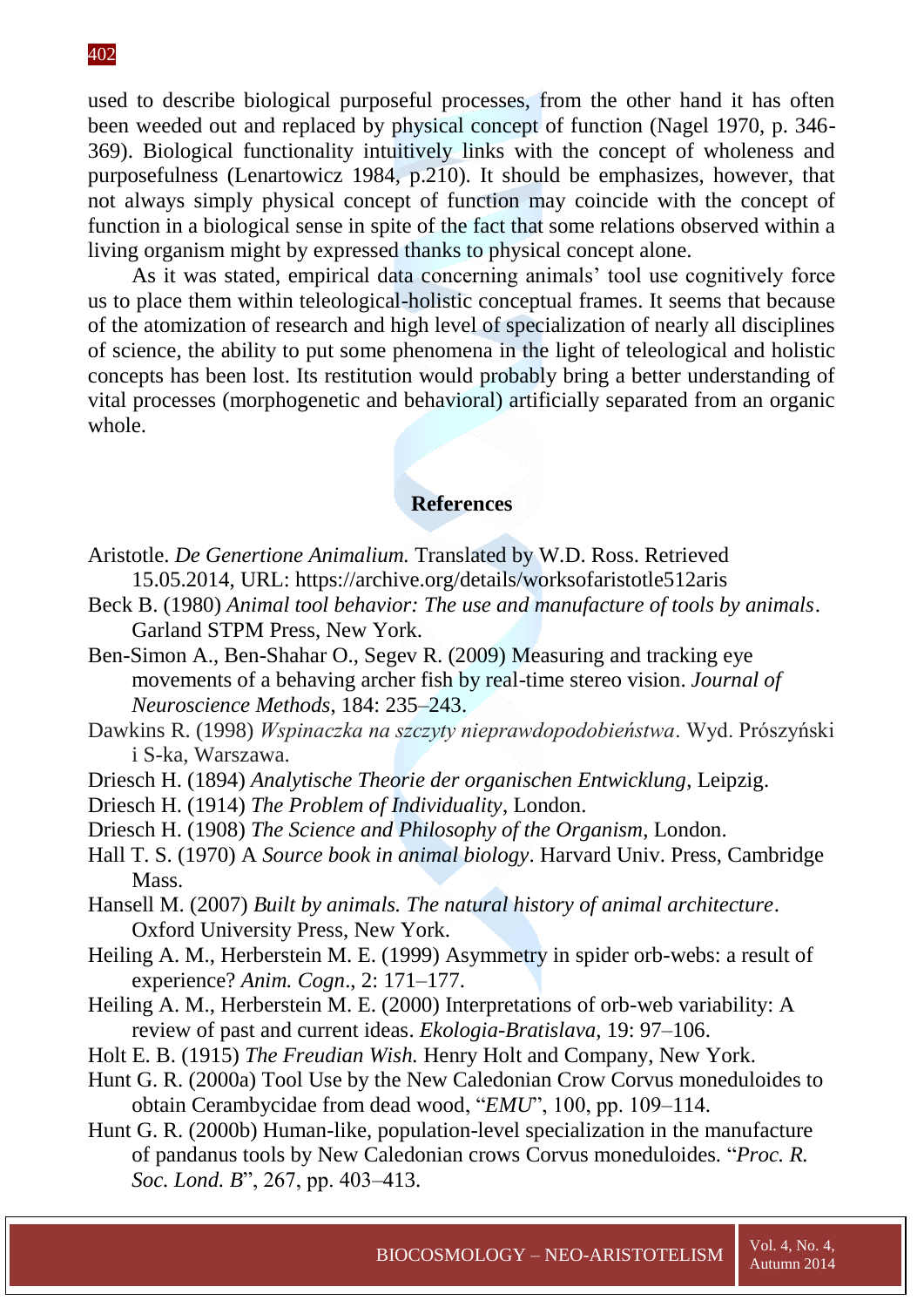## 403

- Hunt G. R., Corballis M. C., Gray R. D. (2006) Design complexity and strength of laterality are correlated in New Caledonian crows' pandanus tool manufacture, "*Proc. R. Soc. B*", 273, pp. 1127–1133.
- Hunt G. R., Corballis M. C., Gray R. D. (2001) Laterality in tool manufacture by crows, "*Nature*", 414, p. 707.
- Hunt G. R., Gray R. D., (2004a) Direct observations of pandanus-tool manufacture and use by a New Caledonian crow (Corvus moneduloides), "*Animal Cognition*", 7, pp. 114–120.
- Hunt G. R., Gray R. D. (2003) Diversification and cumulative evolution in tool manufacture by New Caledonian crows, "*Proc. R. Soc. Lond. B*", 270, pp. 867– 874.
- Hunt G. R., Gray R. D. (2002) Species-wide manufacture of stick-type tools by New Caledonian crows*, "EMU*", 102, pp. 349–353.
- Hunt G. R., Gray R. D. (2004b) The crafting of hook tools by wild New Caledonian crows*, "Proc. R. Soc. Lond. B*", 271 (Suppl.), pp. 88–90.
- Hunt G. R. (1996) Manufacture and use of hook-tools by New Caledonian crows, "*Nature*", 379, pp. 249–251.

Koszteyn J., Lenartowicz P. (2008) Struktura ontyczna bytu żywego w arystotelizmie, w: *Ewolucjonizm czy kreacjonizm*, red. P. Jaroszyński, ks. P. Tarasiewicz, I. Chłodna, M. Smoleń-Wawrzusiszyn, Fundacja "Lubelska Szkoła Filozofii Chrześcijańskiej", Lublin 2008, http://www.gilsonsociety.pl/philosophiaetcultura/przysz%C5%82o%C5%9B%C 4%87-cywilizacji-zachodu-the-future-of-western-civilization/nr-6-

ewolucjonizm-czy-kreacjonizm/

Lenartowicz P. (2010) *Ludy czy małpoludy. Problem genealogii człowieka.* Kraków. Mayr E. (2002) *To jest biologia*, Warszawa (*This is Biology*).

- Maryniarczyk A. Stępień K., Gondek P., (2008) *Spór o cel. Problematyka celu i celowościowego wyjaśniania. Zadania współczesnej metafizyki t. 10*. Pol. Tow. Tomasza z Akwinu, Lublin, pp. 17–34.
- Morbeck M. E. (1994) Object manipulation, gestures, posture, and locomotion, red. D. Quiatt, I. J. Itani, *Hominid culture in primate perspective*, Niwot, pp. 117– 135.
- Nagel E. (1970) *The Structure of Science*, Warszawa.
- Ostrowski K. (1985) *Embriologia człowieka*, Warszawa.
- Rutledge R., Hunt G. R. (2004) Lateralized tool use in wild New Caledonian crows*. Animal Behaviour* 67, 327–332.
- Schuster S. (2007) Archerfish. *Current Biology*, 17(13): 494–495.
- Scothern N. *A Comparison of Tool Using Behaviour between Chimpanzees (Pan troglodytes) and Bonobos (Pan paniscus)*, http://www.biologe.leeds.ac.uk/Biolog e/uploads/Nicola\_Scothern.pdf (12.10.2006)
- Shumaker R. W., Walkup K. R., Beck B. B. (2011) *Animal tool behavior. The Use and Manufacture of Tools by Animals*. Johns Hopkins University Press.
- Tolman E. C. (1995) *Zachowanie celowe u zwierząt i ludzi*, Warszawa, Wydawnictwo Naukowe PWN.